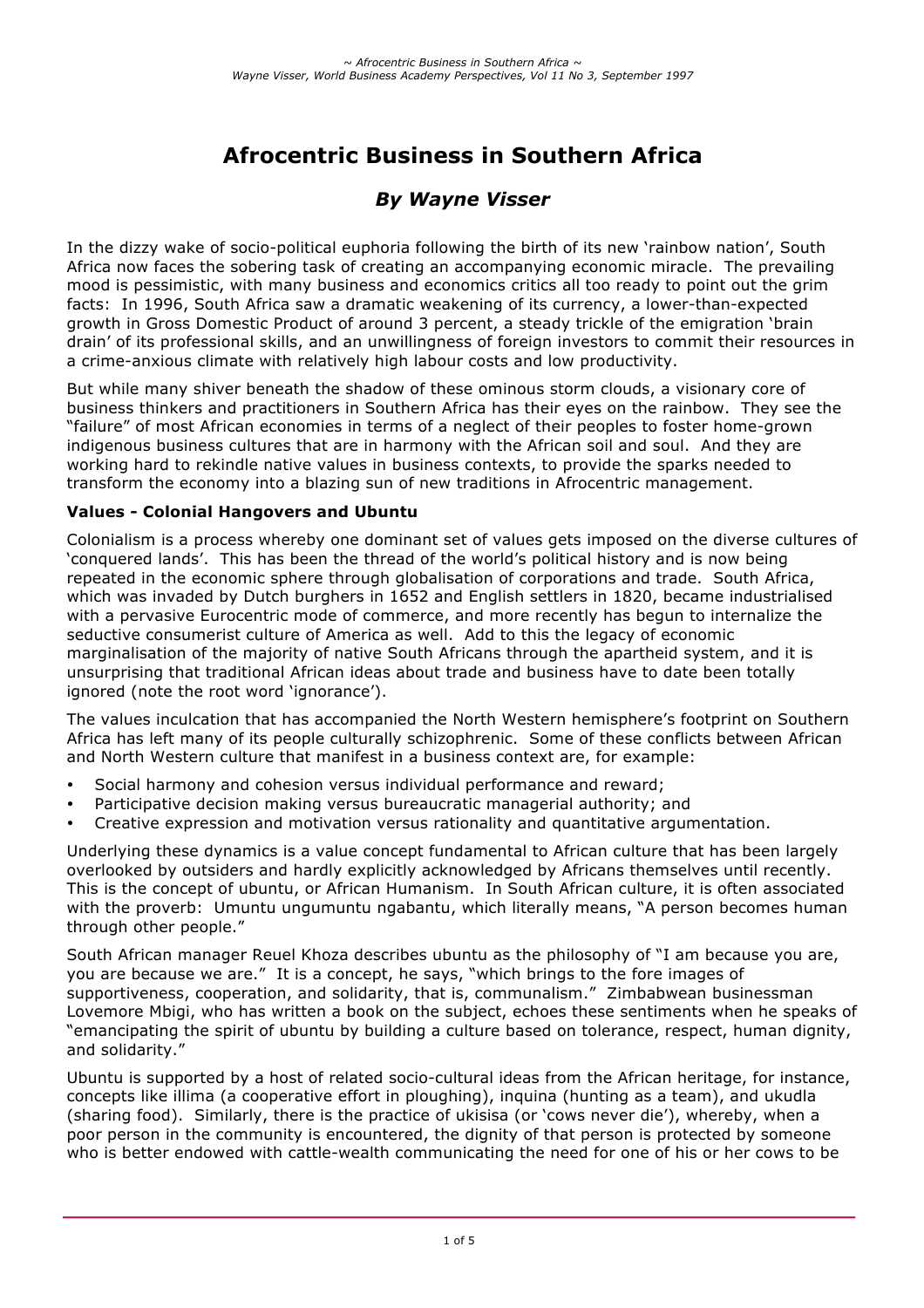cared for. This transaction in turn provides the destitute member with milk and wealth in the form of one or two calves, after which the original cow is 'borrowed back'.

Explorations of how to begin planting indigenous seeds of business management in the fertile soil of African culture, watered by the nourishing spirit of ubuntu are well underway. Much of the progress being made is summarized in two books, namely African Management and more recently Sawubona Africa (literally, "I see you, Africa"), both of which are products of a five-year research program of the University of Witwatersrand Business School called the South African Management Project. In discussing some of the delightful forms in which Afrocentric management is manifesting, I draw liberally upon these key texts.

## **Reward/Punishment or Recognition/Rejection?**

In traditional African culture, it is socially undesirable and inappropriate to behave in a way that causes one to 'stand out from the crowd' in the way individual achievement is promoted in Anglo-Saxon culture. Why? Because this might destroy vital social cohesion in a community by creating destructive competitive behaviour, or by undermining the role of the elders and royalty as the repositories of knowledge, wisdom, and counsel.

This is not to say that individuals are not encouraged to master areas for which they display particular aptitude or a natural gift. On the contrary, skilful specialisation, whether as a healer, artist, hunter, or leader, has always been a key element in enabling communities to survive and thrive. But the context for this achievement is carefully managed through strict social rules so as to enhance the common good and maintain cohesion of the unit. More recently, this 'collective achievement' mode was strongly in evidence through the mass protest movements of the antiapartheid struggle in Southern Africa.

Contrast this with the stereotypical workplace and educational reward systems that tend to be based on individual assessment of merit and 'healthy competition' for achievements between colleges. Might this go some way towards explaining frequent tales of African pupils with above-average IQs who consistently under perform so as to be just average, or black employees who are leaders in their communities but never seem to be considered for promotion in a white-dominated workplace?

Pioneering company Cashbuild (more about it later) have recognized this need for group harmony in African culture and hence revised their performance appraisal systems so that they are "geared to rewarding team achievements whilst also rewarding individual contributions to the improvement of the functioning of the team as a whole. In this way, the poor and mediocre performers are encouraged to raise their standards, in contrast to the situation where higher performers lower their standards to maintain their identification with the group."

According to Albert Koopman, Cashbuild's former managing director, control and motivation through reward and punishment systems are culturally inappropriate in South African and should be replaced with systems based on peer recognition and rejection. As an example, under Cashbuild's old reward/punishment system, the company could never reduce employee absenteeism and lost hours below 15 percent, despite repeated warning letters and disciplinary procedures. Then, when they used the peer group concept by simply placing red marks next to absent or late employees' names on a publicly displayed chart with no recourse of reprimand, lost hours immediately dropped to 1 percent. The fear of loss of face or rejection among peers is a powerful motivator in African culture and one business should heed.

## **Managerial Bureaucracy or Participative Democracy?**

The search for culturally appropriate alternatives to the hierarchical bureaucratic organizational structures of the North West has deep cultural roots to draw from in South Africa. The origins lie in participative communal decision making in the tribal context, which were still firmly in operation as recently as the years of President Nelson Mandela's youth. In his autobiographical Long Walk to Freedom, Mandela recounts his childhood memories of how tribal meetings allowed for full participation by every Thembu person of the region, without interruption or intervention by the regent chief. Now he reflects on the value of his experiences: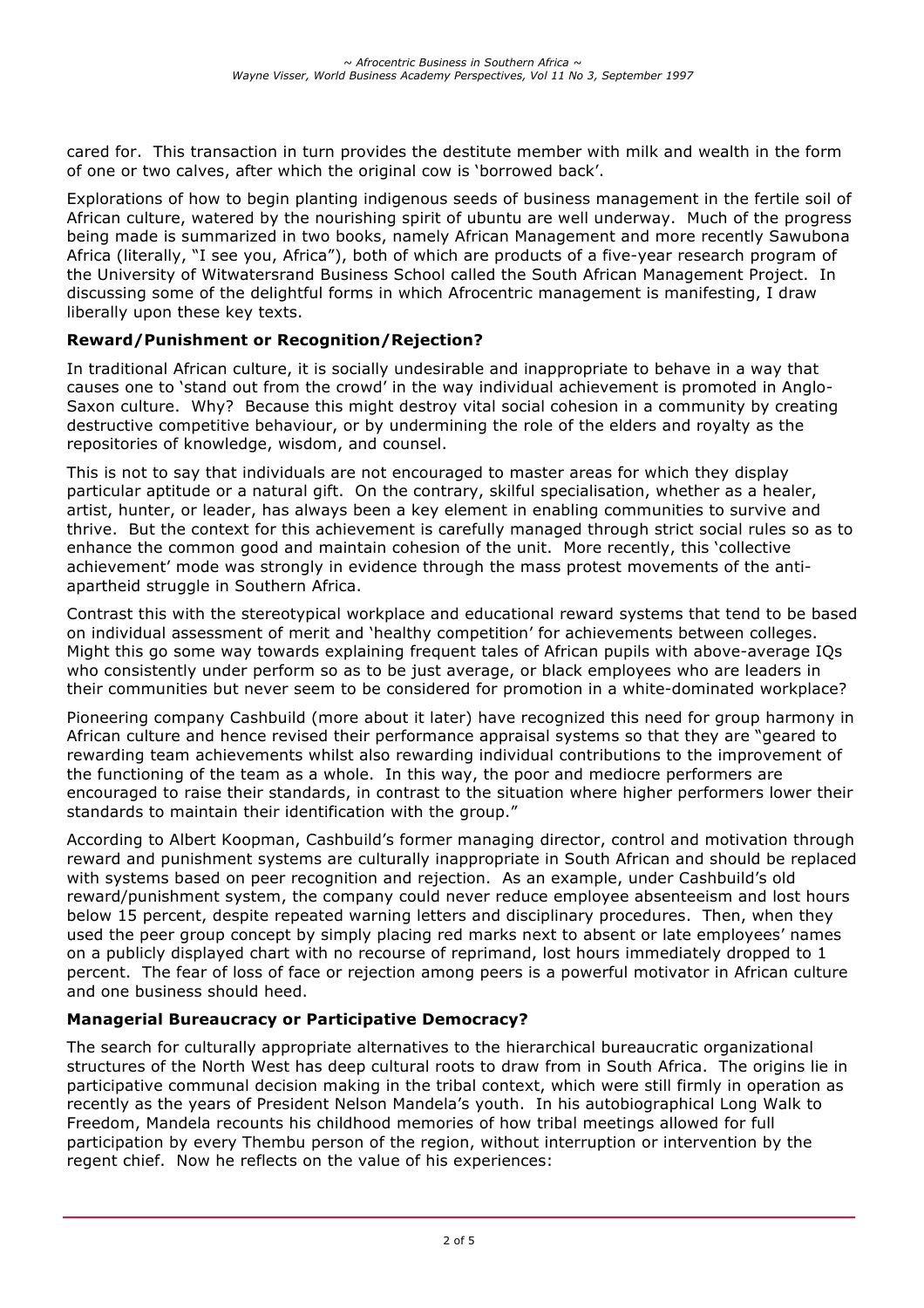"As a leader, I have always followed the principles I first saw demonstrated by the regent at the Great Place. I have always endeavoured to listen to what each and every person in a discussion had to say before venturing my own opinion. Oftentimes, my own opinion will simply represent a consensus of what I heard in the discussion. I always remember the regent's axiom: a leader, he said, is like a shepherd. He stays behind the flock, letting the most nimble goon ahead, whereupon the others follow, not realizing that all along they are being directed from behind."

Among the organizational pioneers in South Africa who are adapting this cultural heritage of democratic participation to a business context is the previously mentioned Cashbuild (Volkswagen is another). Cashbuild started as a cash-and-carry wholesaler aimed at supplying the black housing marking in 1978 and despite initial success, had begun to show a decline in profits when Albert Koopman, a white Afrikaner, took over as managing director. What followed is an inspiring story of organisational and personal transformation, which Koopman describes in his book, Transcultural Management. The process by which he facilitated the creation of participative industrial democracy (which he also calls 'principled pragmatism') took three forms in Cashbuild:

- 1. The company's CARE philosophy, a consensus visionary code called Cashbuild's Aspirations with Regard to Excellence, derived from extensive history-, culture-, and value-sharing sessions among employees (within the context of a deeply divided society).
- 2. The VENTURECOMM system, an innovative communication and participation structure that removed the power imbalance in management/labour relationships through the empowerment of Shop Steward Committees and other representative Councils.
- 3. The Great Indaba (literally, 'communal gathering'), a three-day annual meeting in which every employee (worker and manager) has an opportunity to make his or her views on Cashbuild heard, and in which key decisions such as salary increases are also made (at the last Indaba it took a mere 35 minutes to conclude wage negotiations!).

New Afrocentric traditions can draw inspiration from any of Southern Africa's diverse cultures. For example, the Afrikaner practice of holding a bosberaad (literally 'a bush council'), which dates back to their days as Voortrekkers ('frontier travellers') migrating into the South African interior by oxwagon, is also becoming a popular format for corporate team-building and visioning. Management and employees gather in a wilderness area surrounded by nature and away from the distractions of urban life to engage in creative discussions about the future.

# **Rituals and Creativity**

According to Credo Mutwa, a Zulu author, sangoma (traditional healer), storyteller, and 'keeper of the African legends', the current malaise of poor work ethic in South Africa is alien to traditional culture. He refers to the ancient words ukuhloniphaumsehenzi in Zulu and grlommpatiro in Tswana as encapsulating the meaning of productivity in an African context, as does the proverb Umasebenza nqaz omdiliuyashutha, which means literally "s/he who works with both hands prospers."

Lovemore Mbigi, when he was managing director of the Eastern Highlands Tea Estates in Zimbabwe, also knew this to be true and sought ways to translate this into a business context. He decided to introduce a modified version of the mukwerera ritual, an agricultural festival in Shona culture celebrated just before the planting season to prepare for the labour of sowing seed. By adapting the ritual into a Productivity Festival that celebrated past achievements and planned for future goals, while retaining many of the traditions such as spiritual ancestral consultation and endorsement by the tribal chief, Mbigi was able to integrate ancient cultural motivation with modern business objectives.

An adaptation of the 'cow lending' (ukusisa) concept mentioned earlier may achieve productivity enhancements in relation to new recruits who are 'skills poor' and can be asked to look after a particular machine or task until experience produces its own offspring of greater achievements and responsibilities. Contrary to popular belief, this ritualistic approach is not confined in relevance to rural areas, as Mbigi's present work with packaging company Nampak in Johannesburg and other similar experiments by the national Sowetan Newspaper have demonstrated.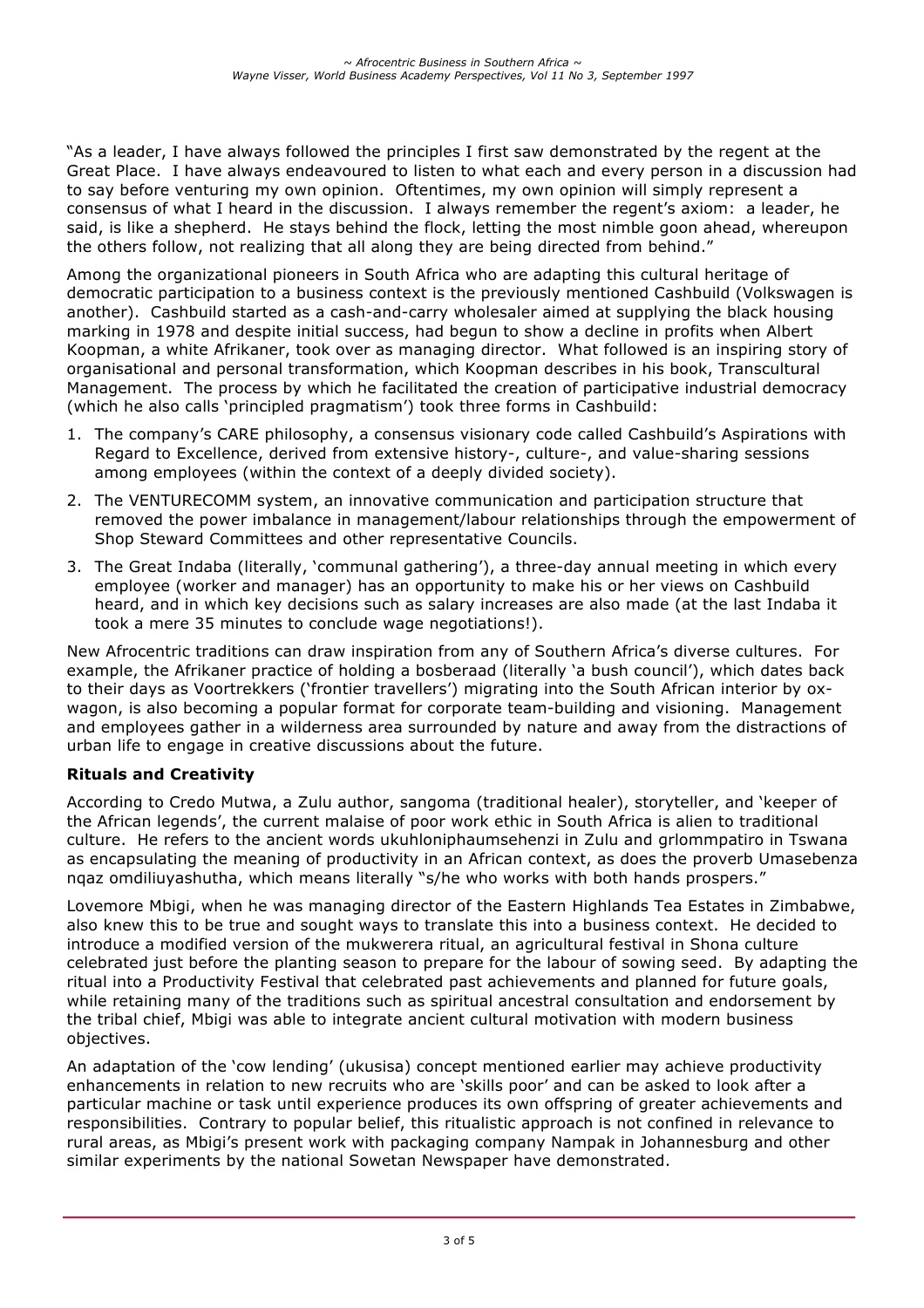The oral tradition of amasiko (according to the wisdom that "our old people are our libraries"), embracing the traditional roles of storytellers and praise-poets, is beginning to be applied in a business context too. A leading light in this sphere is Brollo Africa, a South African manufacturer of steel tubes and pipes, which began in 1993 to use a process of storytelling through industrial theatre to integrate its company in the spirit of the 'new South Africa'. Employing the professional services of Blue Moon, employees were screened and actors selected according to their dramatic abilities, after which scripts were written and performed to reflect the full variety of Brollo experiences. The results were overwhelming: re-enacting how things have been, how they were, and how they could be provided the incentive to involve all employees in a dialogue about the transformation of Brollo's values.

Another case study in this area is Group Africa, which uses storytelling, music, and dance in face-toface marketing efforts. In other examples, the role of the traditional praise-singer has also been used, both to increase employee motivation and to give feedback to the leaders of their mistakes and shortcomings. The Zimbabwean environmental organisation AZTREC (the Association of Zimbabwean Traditional Ecologists) has even made use of dream-communication with the ancestors to initiate, shape, and guide their organisation. The richness of African culture makes the potential source of indigenous motivation almost endless.

## **An Integrative Vision**

For Afrocentric business to evolve, there must be a reciprocal flow of ideas and learning between these synchronistic processes of transformation underway in Southern Africa and the rest of the world. Indeed, one conceptual framework for such integration has already been developed by Zimbabwe-born international management writer and consultant Ronnie Lessem. In his Four World Model, which generalizes the characteristics of the geographic 'quadrants' of the world, he finds examples of South African leaders who embody the best of each dimension. His four worlds are:

- Western pragmatic entrepreneurship;
- Northern bureaucratic rationalism;
- Eastern holistic integration; and
- Southern humanistic communalism

"African management," says Lessem, "as a dynamic whole, then, represents an interplay between the four psychological or cultural types. All four philosophical forces are required for fully-fledged reconstruction and development."

Another local source of inspiration for an integrative vision of business in Southern Africa, as I have argued in a previous article on "Holistic Business," is the great philosophical legacy left to us by former South African Prime Minister Jan Smuts, by way of his Theory of Holism. Although generally unrecognized as such, Smuts' book Holism and Evolution, which synergizes his own thinking with the ideas of Darwin and Einstein, is the first clear exposition of what is now more commonly known now as Living Systems Theory. In a similar way in which Fritjof Capra has applied this paradigm to economics and Paul Hawken to business, so too could the application of the ideas of holism do much to tackle the crisis of fragmentation that infects the economic and business life of Southern Africa.

For my part, I am in the process of developing an application called IMPI - Interdependence Mapping, Planning, and Implementation. This is a tool for enabling businesses to understand and begin to consciously leverage the complex web of relationships and dynamics in which they are enmeshed.

## **Rainbows and Sunrays**

Among the most awe-inspiring natural visions in Southern Africa are her rainbows and sunrises, especially reflected in the spray and dust of the Victoria Falls of Zimbabwe. The Zulu word for rainbow is utingo lwenkosikazi, meaning 'the Queen's arch', and it is believed to be one of the curved wattle branches that support the hut of the Queen of Heaven. For the ancient San Bushman, it was the bow of the Great Hunter of the Sky. Perhaps the promising rainbow colours of a new Afrocentric business ethos will provide both the sturdy framework and the sustenance that is now